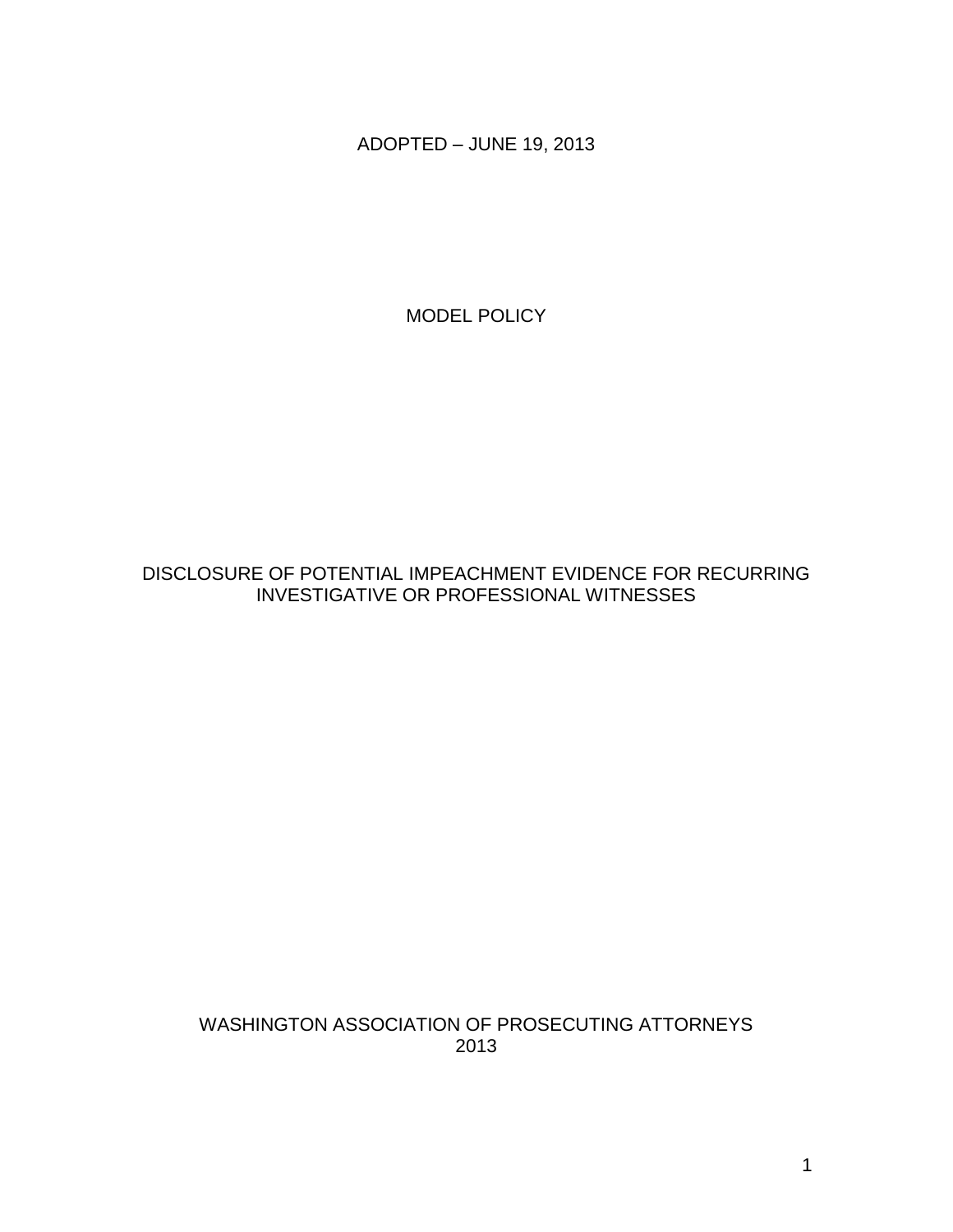This written policy is designed to achieve compliance with these requirements, and to foster county-wide uniformity in the way potential impeachment of recurring government witness issues are resolved. *All County deputy prosecuting attorneys are required to know and follow this protocol and all relevant law concerning potential impeachment of recurring government witness disclosure obligations.*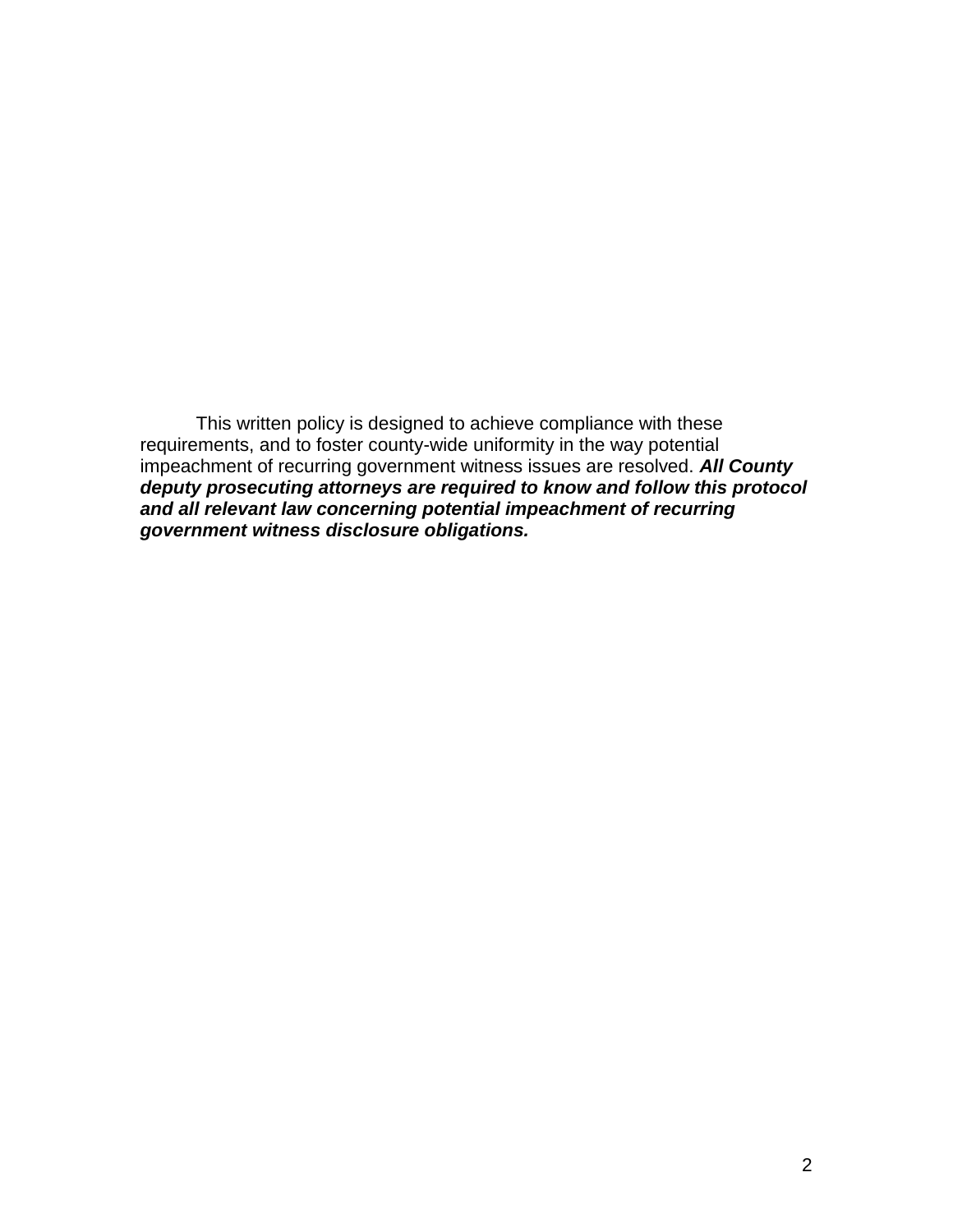### **I. BACKGROUND**

In representing the State of Washington, Prosecuting Attorneys function as ministers of justice. To administer justice Prosecuting Attorneys accept responsibilities for the integrity of the criminal justice system and responsibilities that run directly to a charged defendant.

One specific responsibility is an affirmative duty to disclose potentially exculpatory information to a charged defendant. There are several sources for disclosure requirements of potentially exculpatory information.

A constitutional Due Process requirement for disclosure is set out in Brady v. Maryland, 373 U.S. 83 (1983). This requirement has been explained and modified by several subsequent cases. This Due Process requirement applies to all information in the hands of governmental agencies. Prosecutors have "a duty to learn of any [exculpatory] information known to the others acting on the government's behalf in the case, including the police." Kyles v. Whitely, 514 U.S. 419 (1995). Impeachment evidence is especially likely to be 'material' under disclosure requirements. Silva v. Brown 416 F.3d 980 (9<sup>th</sup> Cir.2005). Failure to comply with these requirements can lead to reversal of a criminal conviction.

Independent of the constitutional due process requirement, there are court and practice rules that apply. Prosecutors are required by Criminal Rule 4.7(a)(3) to "disclose any material or information within the prosecuting attorney's knowledge which tends to negate defendant's guilt as to the offense charged." This obligation is "limited to material and information within the knowledge, possession or control of members of the prosecuting attorney's staff." Criminal Rule 4.7(a)(4). Once information is provided to the Prosecutor's Office by law enforcement agencies, that material becomes subject to disclosure under Criminal Rule 4.7(a)(3).

A closely concurrent duty to disclose such information is also placed upon prosecutors by Rule of Professional Conduct 3.8(d).

The requirements of Due Process and those of Criminal Rule 4.7 and Rule of Professional Conduct 3.8 apply to evidence that could be used to impeach witnesses. The scope of the requirements addressing potential impeachment evidence is different. Due Process will focus upon evidence that raises issues of credibility or competency, and imposes an affirmative duty on prosecuting attorneys to learn of impeachment evidence for recurring witnesses for the prosecution/investigation team i.e. investigators and forensic scientists. The court and practice rules requirements are limited to information possessed by the prosecuting attorney, but categorically include any prior convictions of a recurring witness for the prosecution/investigation team.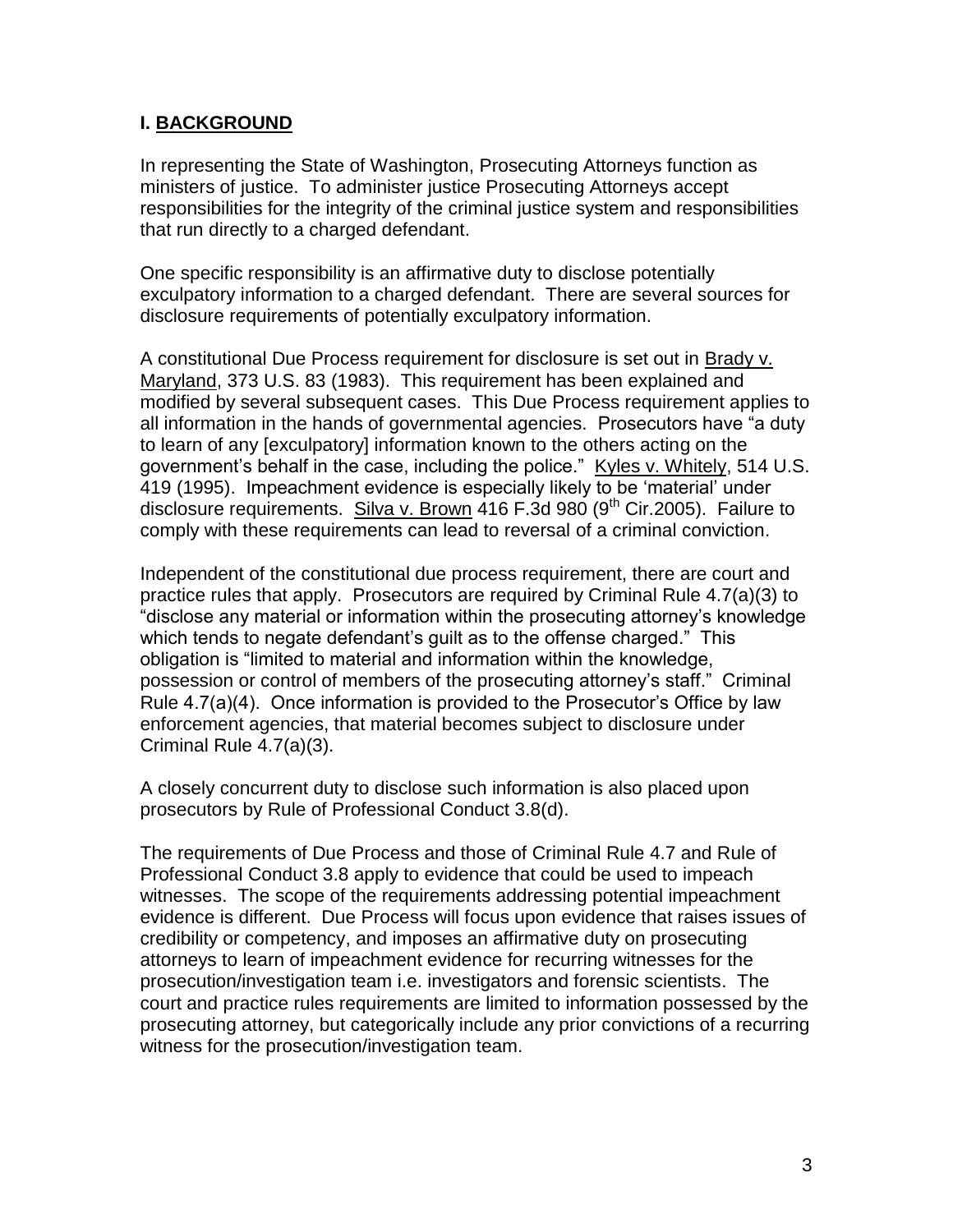A law enforcement officer's or forensic expert's privacy interest does not prevent disclosure of disciplinary records, as such records are considered to be of legitimate concern to the public. *See, e.g. Dawson v. Daly*, 120 Wn.2d 782, 795- 96, 845 P.2d 995 (1993); *Cowles Pub'g Co. v. State Patrol*, 44 Wn. App. 882, 724 P.2d 379 (1986), *rev'd on other grounds*, 109 Wn.2d 712, 748 P.2d 597 (1988).

Thus, Prosecuting Attorney disclosure requirements cumulatively include both an affirmative duty to seek out certain impeachment information and a duty to disclose information that may not impact the witnesses credibility.

#### **II. GUIDELINES**

1. As required by law, this office requests law enforcement agencies to inform it of information that could be considered exculpatory to criminal defendants. For purposes of disclosure, this office must determine whether the information is potentially exculpatory and how and when to make that information available at pending and future trials*. It is a constitutional obligation that rests singularly with the prosecutor and cannot be delegated to any other agency*.

2. As required by CrR 4.7 and RPC 3.8, this office will disclose to defense attorneys information that tends to negate the defendant's guilt. These requirements extend to any prior convictions as well as any information that a reasonable person, knowing all relevant circumstances, could view as impairing the credibility of an officer that will or could be called to testify in a particular criminal proceeding.

3. The potential impeachment disclosure (PID) standard depends on what a reasonable person could believe. It does not necessarily reflect the belief of this office or a law enforcement agency. Consequently, disclosure may be required in cases where this office and/or the law enforcement agency believe that no misconduct occurred, if a reasonable person could draw a different conclusion. If this office concludes that an officer is subject to PID that does not reflect a conclusion that the officer committed misconduct or that the officer is not credible as a witness.

4. The PID standard requires consideration of all relevant circumstances. Because this office is not an investigatory agency, it lacks the ability to ascertain those circumstances. Consequently, this office relies on law enforcement agencies to conduct investigations into allegations of officer misconduct, and to advise this office of the results of those investigations.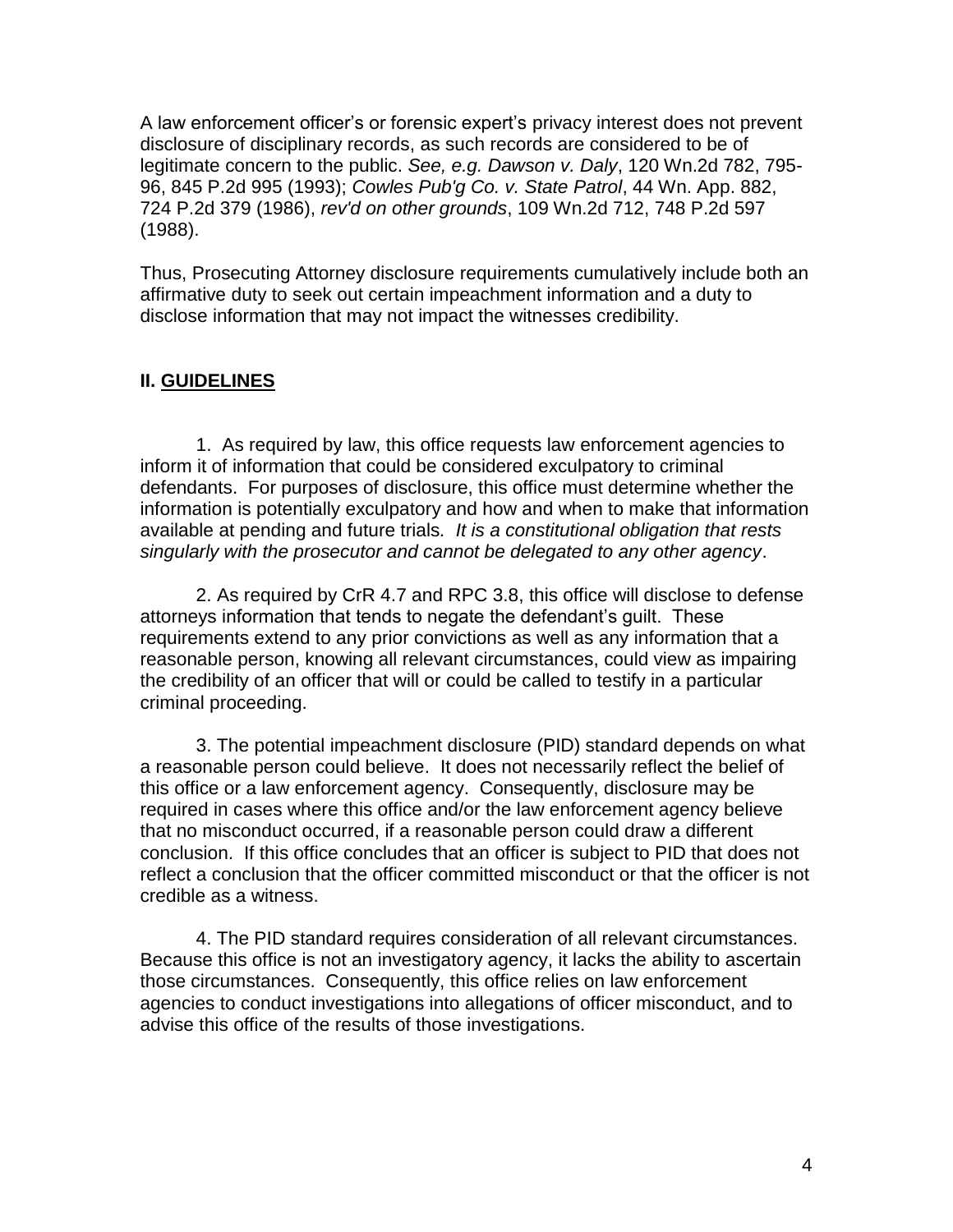#### **III. PROCESS**

1. The Prosecuting Attorney is the main contact point for all information relating to PID determinations.

2. Any law enforcement agency that receives information concerning alleged misconduct relating to truthfulness, bias, or other behavior that could be exculpatory to criminal defendants, and involves an officer engaged in criminal cases, is requested to investigate or arrange for the investigation of those allegations. Any law enforcement agency that employs individuals who routinely perform expert witness services are additionally asked to investigate confirmed performance errors committed by those individuals, where those errors could compromise an expert witness's opinions.

3. At the initiation and upon completion of the investigation, the agency is requested to notify the Prosecuting Attorneys Office of the relevant allegation and determination. This should be done whether or not the agency determined that the allegations were well founded.

4. If this office obtains information about alleged misconduct by a law enforcement officer or agency expert witness that has not been fully investigated, it will ask the officer's agency to conduct an investigation. This may occur where, for example, an officer or expert witness employee has resigned from his/her agency in lieu of termination.

5. When a Prosecuting Attorney is advised that an investigation is pending concerning a recurring government witness, the witness may be added to a "pending review" list to be monitored regularly for sustained findings of misconduct related to dishonesty or falsehood. On pending cases involving the recurring government witness, the Prosecuting Attorney shall notify defense counsel of the existence of the open investigation and direct further inquiry to the investigating agency*. Law enforcement shall immediately advise the Prosecuting Attorney if at any point in the investigation, an allegation of misconduct relating to dishonesty or falsehood is confirmed or acknowledged.*

6. The Prosecuting Attorney's Office will notify the agency and the officer/employee whether or not the information satisfies the PID Standard.

7. If the allegations are sustained and they involve misconduct related to dishonesty or falsehood, the investigating agency shall notify the Prosecuting Attorney. An allegation is sustained when it is factually supported, even if discipline is not imposed. The witness may then be added to the "Potential Impeachment Disclosure List" or other process for future disclosure. If the allegations are determined to be unfounded, the witness will be removed from the "pending review" status. If appropriate, this office will seek protective orders covering such information.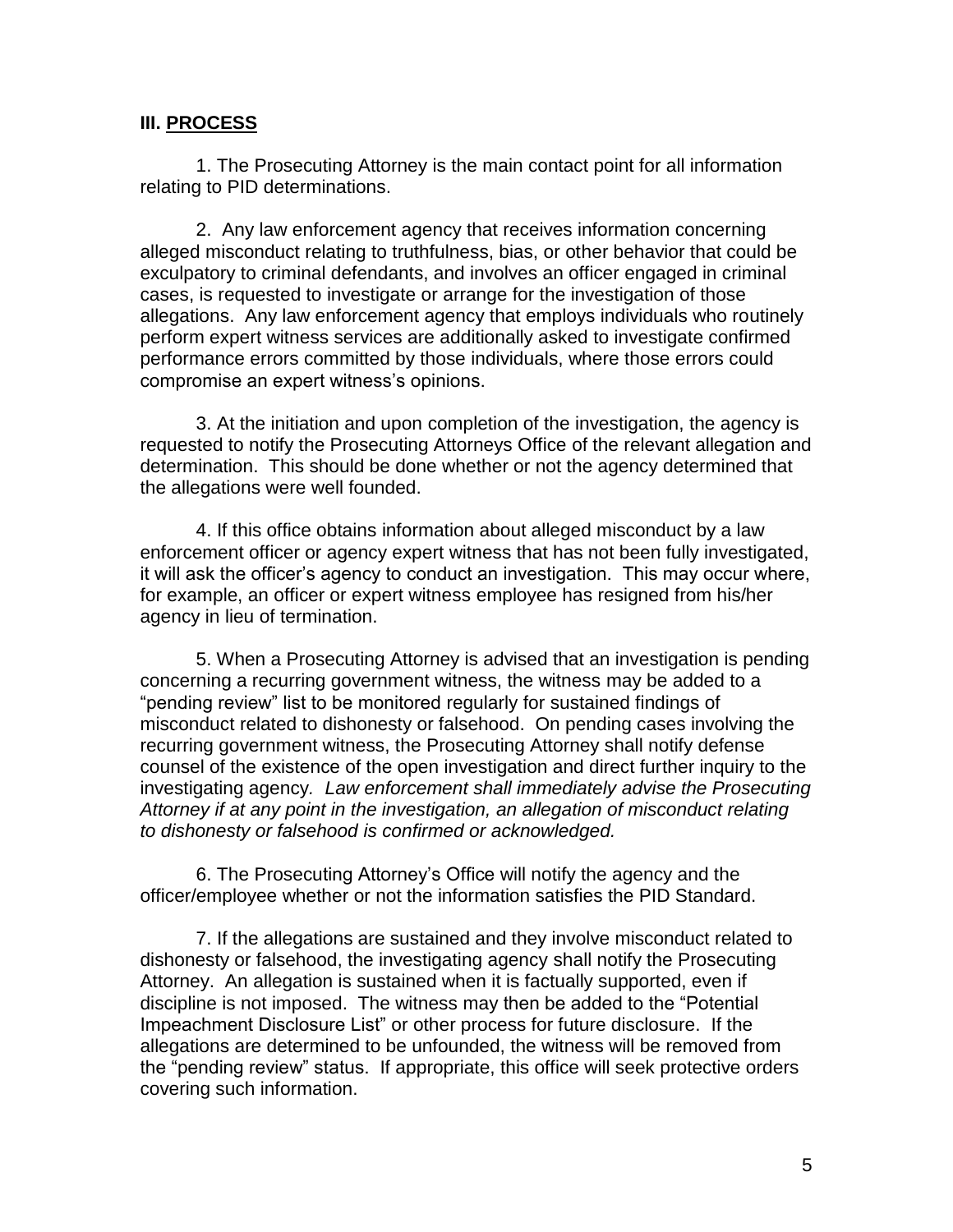8. If it is uncertain whether or not the information meets the PID standard, the information will be submitted to the court for an *in camera* inspection in a case in which the officer or expert witness is a listed witness.

9. The Prosecuting Attorney's Office will maintain a record of the information that he or she reviewed in making the determination, which could include a copy of the law enforcement agency's final IA determination, if any.

10. These guidelines are intended for the guidance of the Prosecuting Attorney's Office and law enforcement agencies. It may be modified or abrogated by the Prosecuting Attorney at any time. Exceptions may also be authorized by the Prosecutor or his designee. These guidelines do not confer legal rights on any individual or entity.

### **IV. Deputy Prosecuting Attorney Responsibilities**

- 1. If a DPA or any staff member becomes aware of PID material regarding a recurring government witness, the deputy or staff member shall inform the elected prosecuting attorney or their designee.
- 2. If the elected prosecuting attorney or their designee believes that the information could constitute PID material, he or she will direct the DPA to prepare a memorandum summarizing the material. The memo should focus only on facts and avoid conclusions or speculation.

## **V.** *If your office maintains a PID* **List**

A secure electronic database may be maintained with copies of all PID material. Hard copies of the PID material will be kept in a single secure location. Access to the PID materials will be monitored.

When a subpoena is issued, a DPA should receive notice that a recurring government witness is associated with PID material. The DPA will also be permitted to view the PID list to determine if any witness has PID material.

Witnesses on the PID list will be classified as having either potential impeachment evidence (PID material), or criminal convictions that do not encompass a crime of dishonesty or false statement.